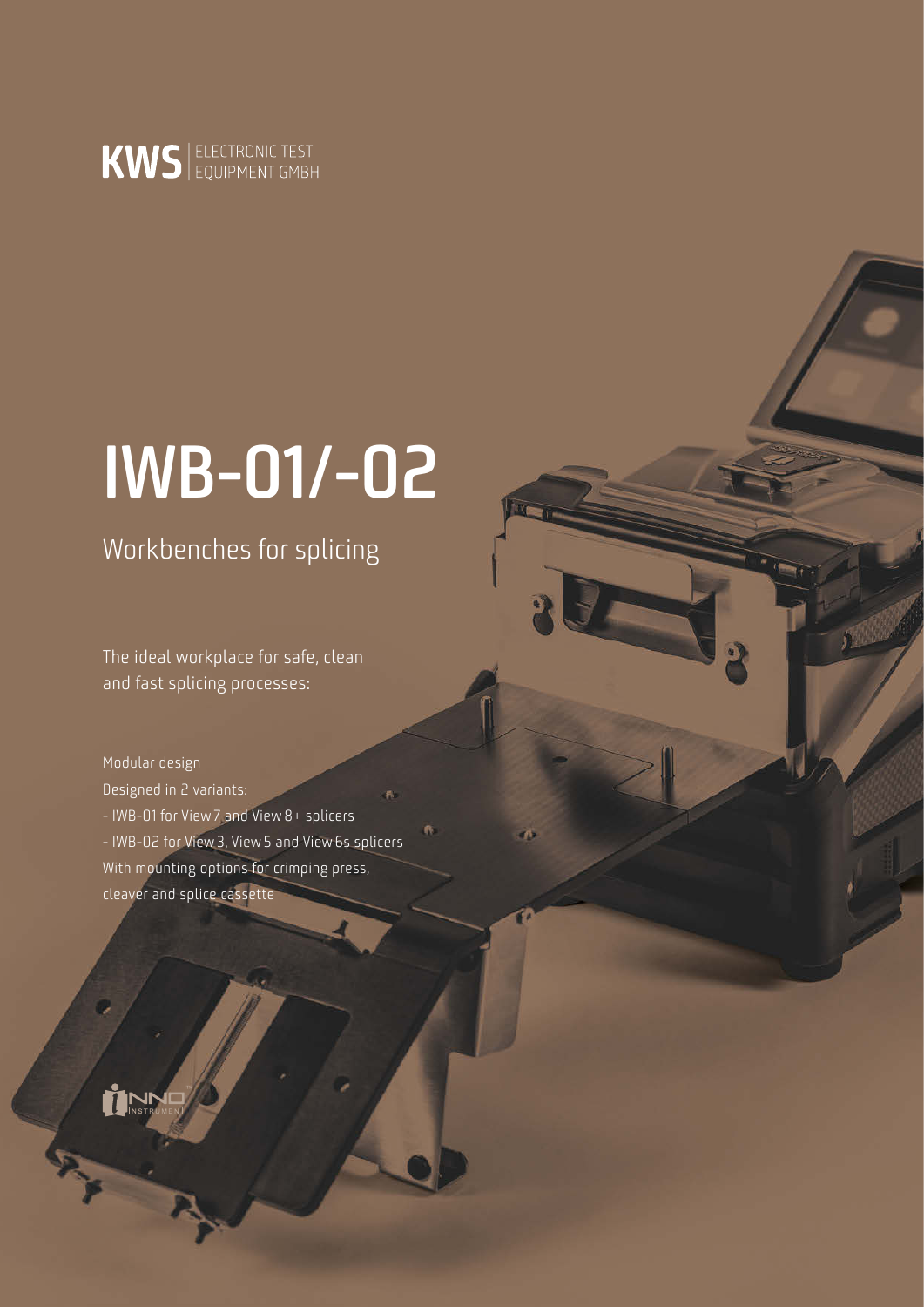The IWB-01 and -02 workbenches create optimal working conditions for splicing. The splicing device, the crimping press, the cleaver and the splice cassette are securely fixed and arranged according to the splicing process—making working and depositing easy, safe and comfortable.



### **Benefits Modules**

- The modular design allows universal use.
- Mounting option for crimping press.
- Various mounting options for crimping tools.
- Flexible mounting options for various types of splice cassettes.
- Integrated cooling plate for thermal splice protection.
- Can be used with open or folded display.

Each workbench consists of three modules:

Module 1 (basic module) is attached directly to the splicer and offers a mounting option for the ICT-01 crimping press. The cooling plate for the shrink splice protectors is also integrated here.

Module 2 offers three mounting options for the crimping tool (e.g. V 7/V 7+ or V 11).

Module 3 is a universal holder for different splice cassettes. This holder can be plugged in either upwards or downwards—depending on whether the splicing device is preferably operated from the front or the back.

If the cleaver is to be used next to the device, module 3 can also be connected directly to module 1. The plug connections are secured by magnetic points. Thus, the modules are securely connected to each other, but can also be disconnected in no time at all.

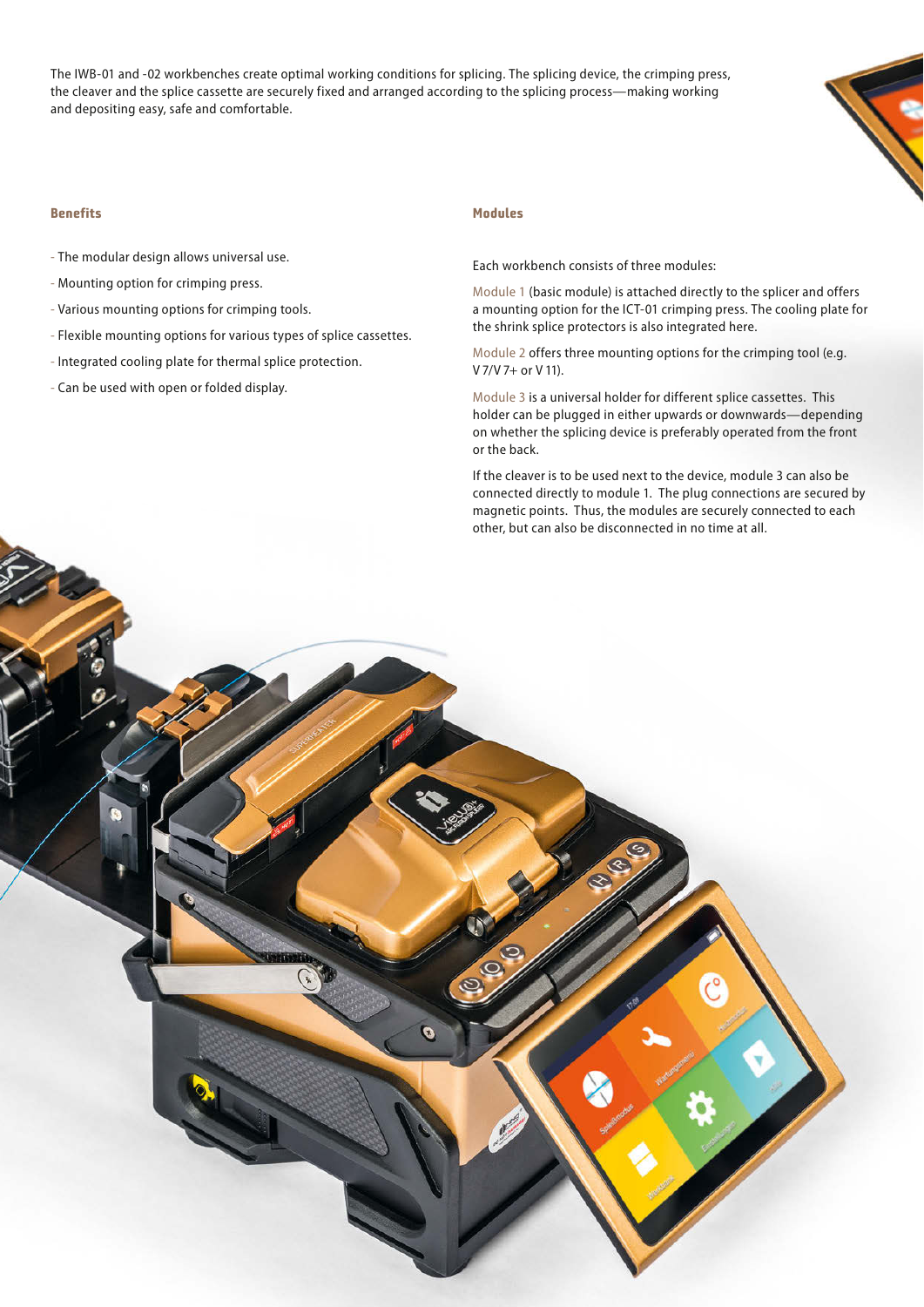

## **Size and weight**

### IWB-01

Dimensions (Lenghts  $\times$  width  $\times$  height)

Complete: 10.83"× 4.96"× 5.63"  $(275 \times 126 \times 143$  mm / mounted on the device) Module 1:  $2.76'' \times 4.96'' \times 2.48''$  (70  $\times$  126  $\times$  63 mm) Module 2:  $5.35'' \times 4.96'' \times 0.83''$  (136  $\times$  126  $\times$  21 mm) Module 3:  $5.55'' \times 4.96'' \times 1.38''$  (141  $\times$  126  $\times$  35 mm)

Weight: 1.32 lbs (0,6 kg)

# IWB-02

Dimensions (Lenghts  $\times$  width  $\times$  height)

Complete: 10.83"× 4.72"× 5.63"  $(275 \times 120 \times 143$  mm / mounted on the device) Module 1:  $2.76'' \times 4.72'' \times 2.48''$  (70  $\times$  120  $\times$  63 mm) Module 2:  $5.35'' \times 4.72'' \times 0.83''$  (136  $\times$  120  $\times$  21 mm) Module 3:  $5.55'' \times 4.72'' \times 1.38''$  (141  $\times$  120  $\times$  35 mm)

Weight: 1.32 lbs (0,6 kg)